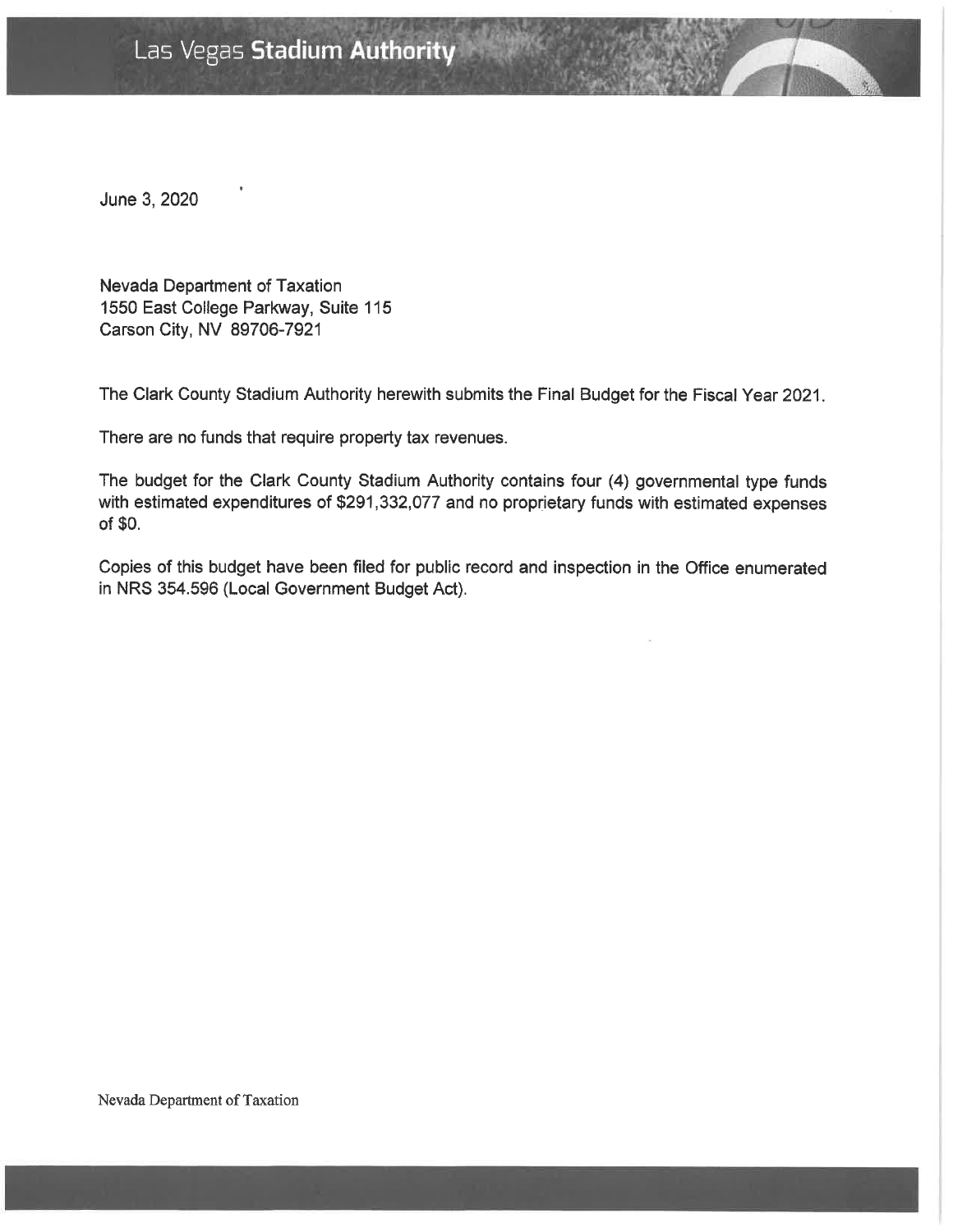# Las Vegas Stadium Authority

June 3, 2020 Page Two

#### **CERTIFICATION:**

## APPROVED BY THE GOVERNING BOARD: (Signatures not required for Tentative Budget)

| Steve Hill |  |
|------------|--|
| Chairman   |  |

Chairman

certify that all applicable funds and financial operations of this Local Government are listed herein and are self-balancing.

Vice Chair

Signed:

Date: May 21, 2020

Schedule of Notice of Public Hearing Date and Time: Monday, May 21, 2020, 1:00 p.m. Publication Date: May 11, 2020 Place: Clark County Government Center **Commission Chambers** 500 S. Grand Central Parkway Las Vegas, NV 89155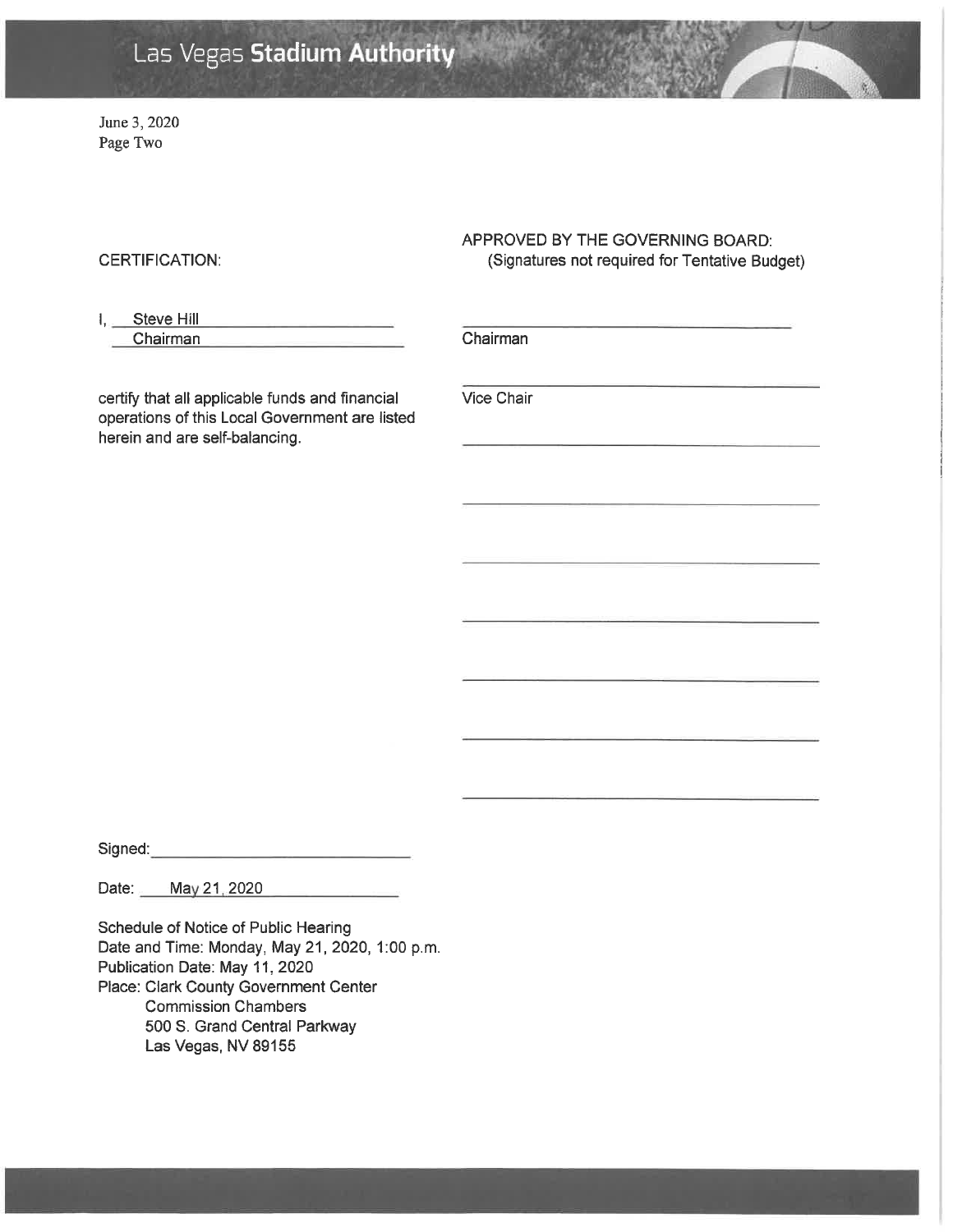## **FINAL BUDGET CLARK COUNTY STADIUM AUTHORITY FISCAL YEAR 2021**

# **TABLE OF CONTENTS**

## **I. INTRODUCTION**

**Transmittal Letter Table of Contents** 

## **II. SUMMARY FORMS**

| Schedule S-1/Budget Summary - All Funds<br><b>Schedule A/Estimated Revenues &amp; Other Resources</b><br>Schedule A-1/Estimated Expenditures & Other Financing | 1<br>3                  |
|----------------------------------------------------------------------------------------------------------------------------------------------------------------|-------------------------|
| Uses                                                                                                                                                           | $\overline{\mathbf{4}}$ |
| III. GOVERNMENTAL FUND TYPES                                                                                                                                   |                         |
| <b>SPECIAL REVENUE FUNDS</b>                                                                                                                                   |                         |
| Stadium Authority (2960)                                                                                                                                       | 5                       |
| <b>Stadium Authority Waterfall Residual (2965)</b>                                                                                                             | 6                       |
| <b>CAPITAL PROJECT FUNDS</b>                                                                                                                                   |                         |
| <b>Stadium Authority Capital Project (4960)</b>                                                                                                                | $\overline{7}$          |
| <b>DEBT SERVICE FUNDS</b>                                                                                                                                      |                         |
| <b>Stadium Authority Debt Service (3960)</b>                                                                                                                   | 8                       |
| <b>IV. SUPPLEMENTARY INFORMATION</b>                                                                                                                           |                         |
| Schedule C-1 - Indebtedness                                                                                                                                    | 9                       |
| <b>Schedule T - Transfer Reconciliation</b>                                                                                                                    | 10                      |
| <b>Legal Notice</b>                                                                                                                                            | 11                      |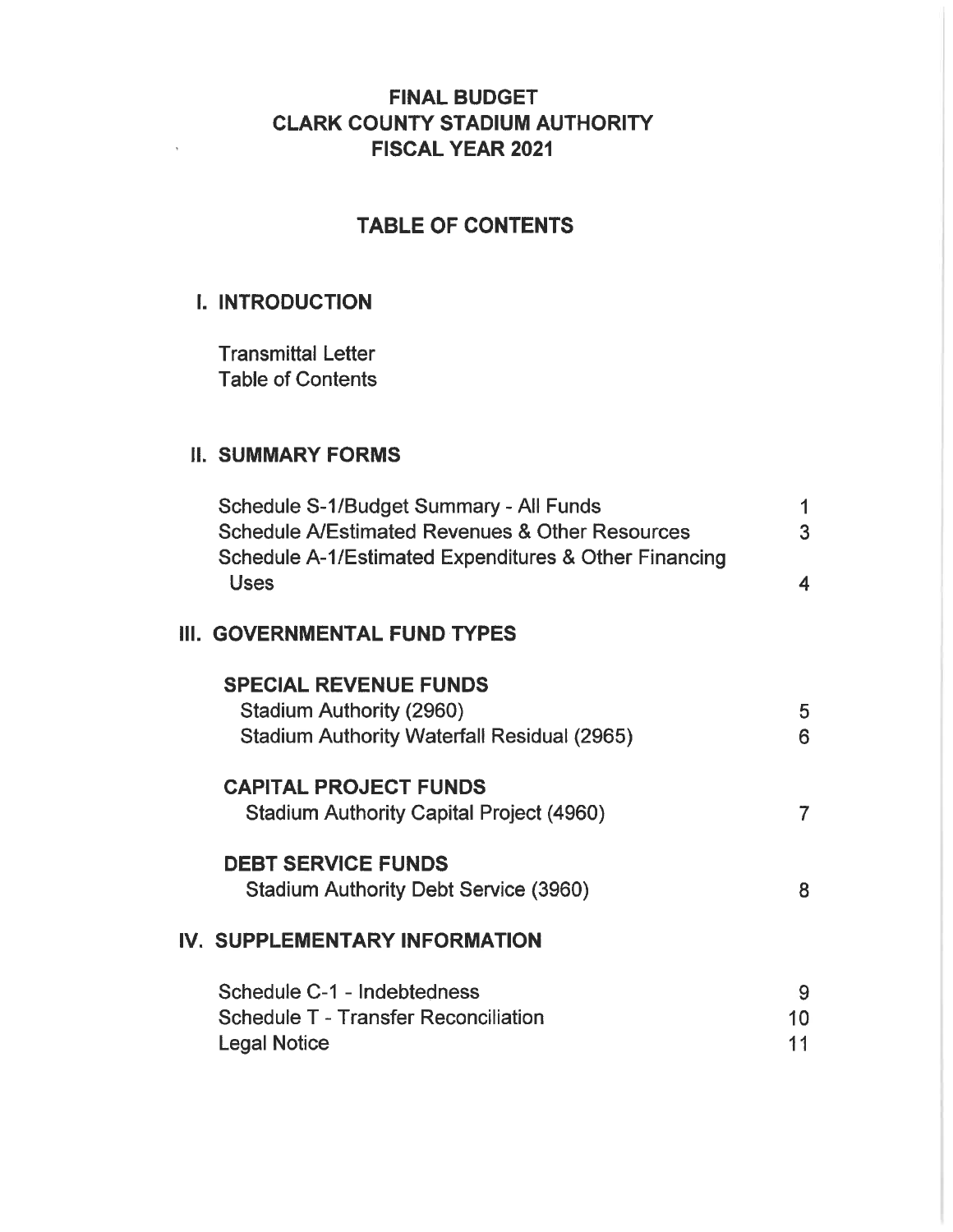#### BUDGET SUMMARY FOR CLARK COUNTY STADIUM AUTHORITY SCHEDULE S-1

|                                 | GOVERNMENTAL FUND TYPES AND EXPENDABLE TRUST FUNDS |                  |               |                    |              |  |  |  |
|---------------------------------|----------------------------------------------------|------------------|---------------|--------------------|--------------|--|--|--|
|                                 |                                                    |                  |               | <b>PROPRIETARY</b> | <b>FINAL</b> |  |  |  |
|                                 |                                                    | <b>ESTIMATED</b> |               | <b>FUNDS</b>       | <b>TOTAL</b> |  |  |  |
|                                 | <b>ACTUAL PRIOR</b>                                | <b>CURRENT</b>   | <b>BUDGET</b> | <b>BUDGET</b>      | (MEMO ONLY)  |  |  |  |
|                                 | YEAR 06/30/19                                      | YEAR 06/30/20    | YEAR 06/30/21 | YEAR 06/30/21      | COLUMNS 3+4  |  |  |  |
| <b>REVENUES:</b>                | (1)                                                | (2)              | (3)           | (4)                | (5)          |  |  |  |
| <b>Property Taxes</b>           | $\Omega$                                           | $\Omega$         | $\Omega$      | $\Omega$           |              |  |  |  |
| <b>Other Taxes</b>              | 49,475,894                                         | 35,904,224       | 17,898,675    | n                  | 17,898,675   |  |  |  |
| <b>Licenses and Permits</b>     |                                                    | n                |               |                    |              |  |  |  |
| Intergovernmental Resources     |                                                    |                  |               |                    |              |  |  |  |
| <b>Charges for Services</b>     |                                                    |                  |               |                    |              |  |  |  |
| <b>Fines and Forfeits</b>       |                                                    |                  |               |                    |              |  |  |  |
| <b>Special Assessment</b>       |                                                    |                  |               |                    |              |  |  |  |
| Miscellaneous                   | 16,122,194                                         | 5,042,018        | 500,880,000   |                    | 500,880,000  |  |  |  |
| <b>TOTAL REVENUES</b>           | 65,598,088                                         | 40,946,242       | 518,778,675   | $\Omega$           | 518,778,675  |  |  |  |
| <b>EXPENDITURES-EXPENSES:</b>   |                                                    |                  |               |                    |              |  |  |  |
| <b>General Government</b>       | 606,016,114                                        | 300,900,000      | 256,671,077   | $\Omega$           | 256,671,077  |  |  |  |
| Judicial                        |                                                    | n                |               |                    |              |  |  |  |
| <b>Public Safety</b>            |                                                    |                  |               |                    |              |  |  |  |
| <b>Public Works</b>             |                                                    |                  |               |                    |              |  |  |  |
| Sanitation                      |                                                    |                  |               |                    |              |  |  |  |
| Health                          |                                                    |                  |               |                    |              |  |  |  |
| Welfare                         |                                                    |                  |               |                    |              |  |  |  |
| <b>Culture and Recreation</b>   |                                                    |                  |               |                    |              |  |  |  |
| <b>Community Support</b>        |                                                    |                  |               |                    |              |  |  |  |
| Intergovernmental Expenditures  | <sup>0</sup>                                       | O                |               | $\Omega$           |              |  |  |  |
| Contingencies                   | XXXXXXXXXXX                                        | XXXXXXXXXXX      | XXXXXXXXXXX   | XXXXXXXXXX         | XXXXXXXXXXX  |  |  |  |
| <b>Utility Enterprises</b>      | <sup>0</sup>                                       | U                |               | n                  |              |  |  |  |
| Hospitals                       |                                                    |                  |               |                    |              |  |  |  |
| <b>Transit Systems</b>          |                                                    |                  |               |                    |              |  |  |  |
| Airports                        |                                                    |                  |               |                    |              |  |  |  |
| <b>Other Enterprises</b>        |                                                    |                  |               |                    |              |  |  |  |
| Debt Service: - Principal       | 1,070,000                                          | 1,775,000        | 2,545,000     |                    | 2,545,000    |  |  |  |
| Debt Service: - Interest        | 34,933,763                                         | 32,203,750       | 32,115,000    | n                  | 32,115,000   |  |  |  |
| Interest Cost\Fiscal Charges    | 575                                                | 1,000            | 1,000         | 0                  | 1,000        |  |  |  |
| TOTAL EXPENDITURES-EXPENSES     | 642,020,452                                        | 334,879,750      | 291,332,077   | $\Omega$           | 291,332,077  |  |  |  |
|                                 |                                                    |                  |               |                    |              |  |  |  |
| Excess of Revenues over (under) |                                                    |                  |               |                    |              |  |  |  |
| Expenditures-Expenses           | (576, 422, 364)                                    | (293, 933, 508)  | 227,446,598   | 0                  | 227,446,598  |  |  |  |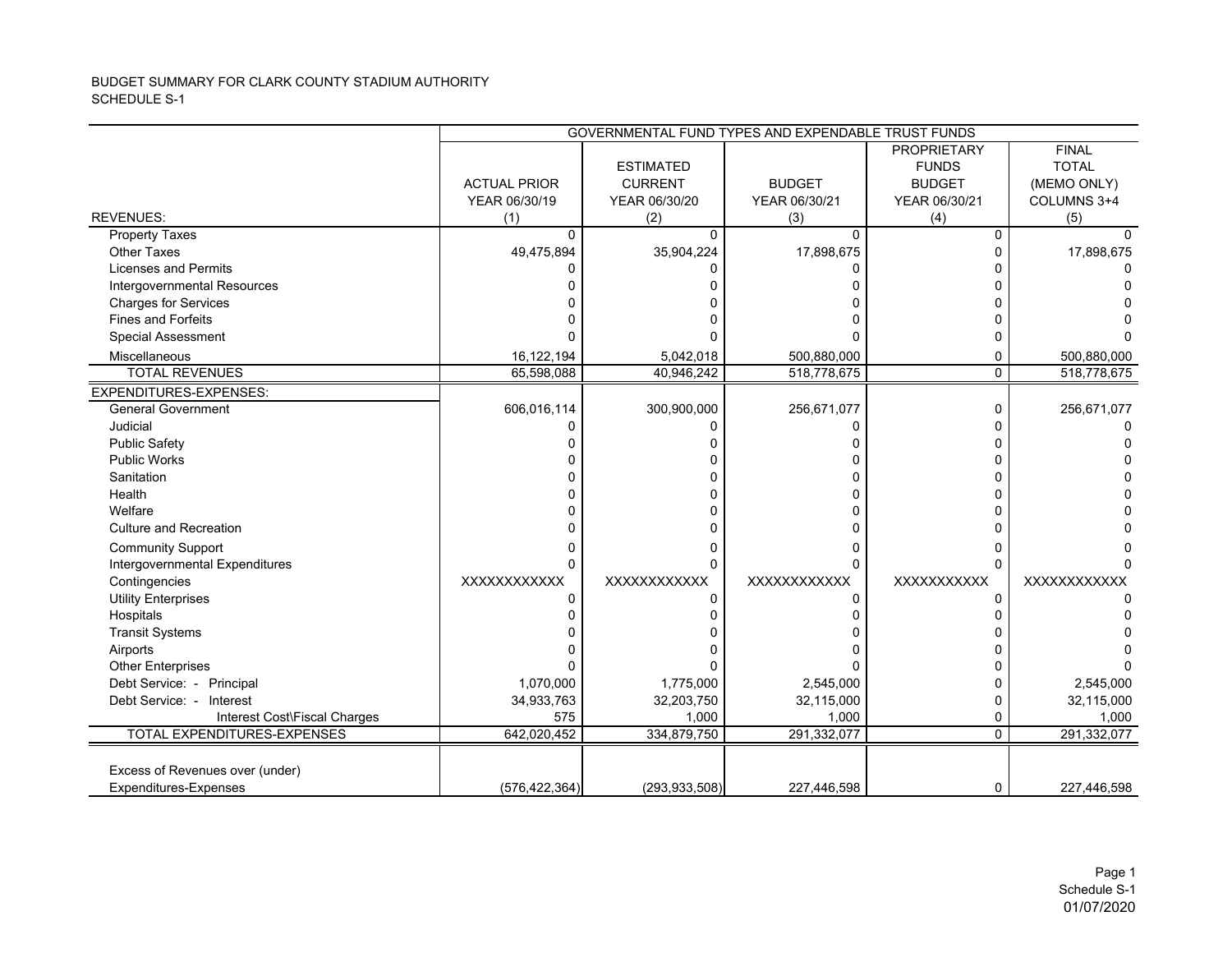#### BUDGET SUMMARY FOR CLARK COUNTY STADIUM AUTHORITY SCHEDULE S-1

|                                                  |                     |                      | GOVERNMENTAL FUND TYPES AND EXPENDABLE TRUST FUNDS |                    |                    |
|--------------------------------------------------|---------------------|----------------------|----------------------------------------------------|--------------------|--------------------|
|                                                  |                     |                      |                                                    | <b>PROPRIETARY</b> | <b>FINAL</b>       |
|                                                  |                     | <b>ESTIMATED</b>     |                                                    | <b>FUNDS</b>       | <b>TOTAL</b>       |
|                                                  | <b>ACTUAL PRIOR</b> | <b>CURRENT</b>       | <b>BUDGET</b>                                      | <b>BUDGET</b>      | (MEMO ONLY)        |
|                                                  | YEAR 06/30/19       | YEAR 06/30/20        | YEAR 06/30/21                                      | YEAR 06/30/21      | COLUMNS 3+4        |
|                                                  | (1)                 | (2)                  | (3)                                                | (4)                | (5)                |
| OTHER FINANCING SOURCES (USES):                  |                     |                      |                                                    |                    |                    |
| Proceeds of Medium/Long-Term Debt                |                     | O                    |                                                    |                    |                    |
| Sale of General Fixed Assets                     |                     |                      |                                                    |                    | O.                 |
|                                                  |                     |                      |                                                    |                    |                    |
| Operating Transfers (in)                         | 40,677,796          | 63,532,713           | 15,837,609                                         |                    | 15,837,609         |
| Operating Transfers (out)                        | 40,677,796          | 63,532,713           | 15,837,609                                         |                    | 15,837,609         |
| TOTAL OTHER FINANCING SOURCES (USES)             | 0                   | 0                    |                                                    |                    |                    |
|                                                  |                     |                      |                                                    |                    |                    |
| Excess of Revenues & Other Sources over          |                     |                      |                                                    |                    |                    |
| (under) Expenditures and Other Uses (Net Income) | (576, 422, 364)     | (293, 933, 508)      | 227,446,598                                        |                    | 227,446,598        |
| FUND BALANCE JULY 1, BEGINNING OF YEAR:          | 709,085,659         | 132,663,295          | (161, 270, 213)                                    | <b>XXXXXXXXXXX</b> | XXXXXXXXXX         |
|                                                  |                     |                      |                                                    |                    |                    |
| <b>Prior Period Adjustments</b>                  |                     | 0                    | 0                                                  | <b>XXXXXXXXXXX</b> | <b>XXXXXXXXXXX</b> |
| <b>Residual Equity Transfers</b>                 |                     | 0                    | U                                                  | <b>XXXXXXXXXXX</b> | <b>XXXXXXXXXXX</b> |
|                                                  |                     |                      |                                                    |                    |                    |
| FUND BALANCE JUNE 30, END OF YEAR:               | 132,663,295         | (161, 270, 213)      | 66,176,385                                         | <b>XXXXXXXXXXX</b> | <b>XXXXXXXXXXX</b> |
| TOTAL ENDING FUND BALANCE                        | 132,663,295   \$    | $(161, 270, 213)$ \$ | 66,176,385                                         |                    |                    |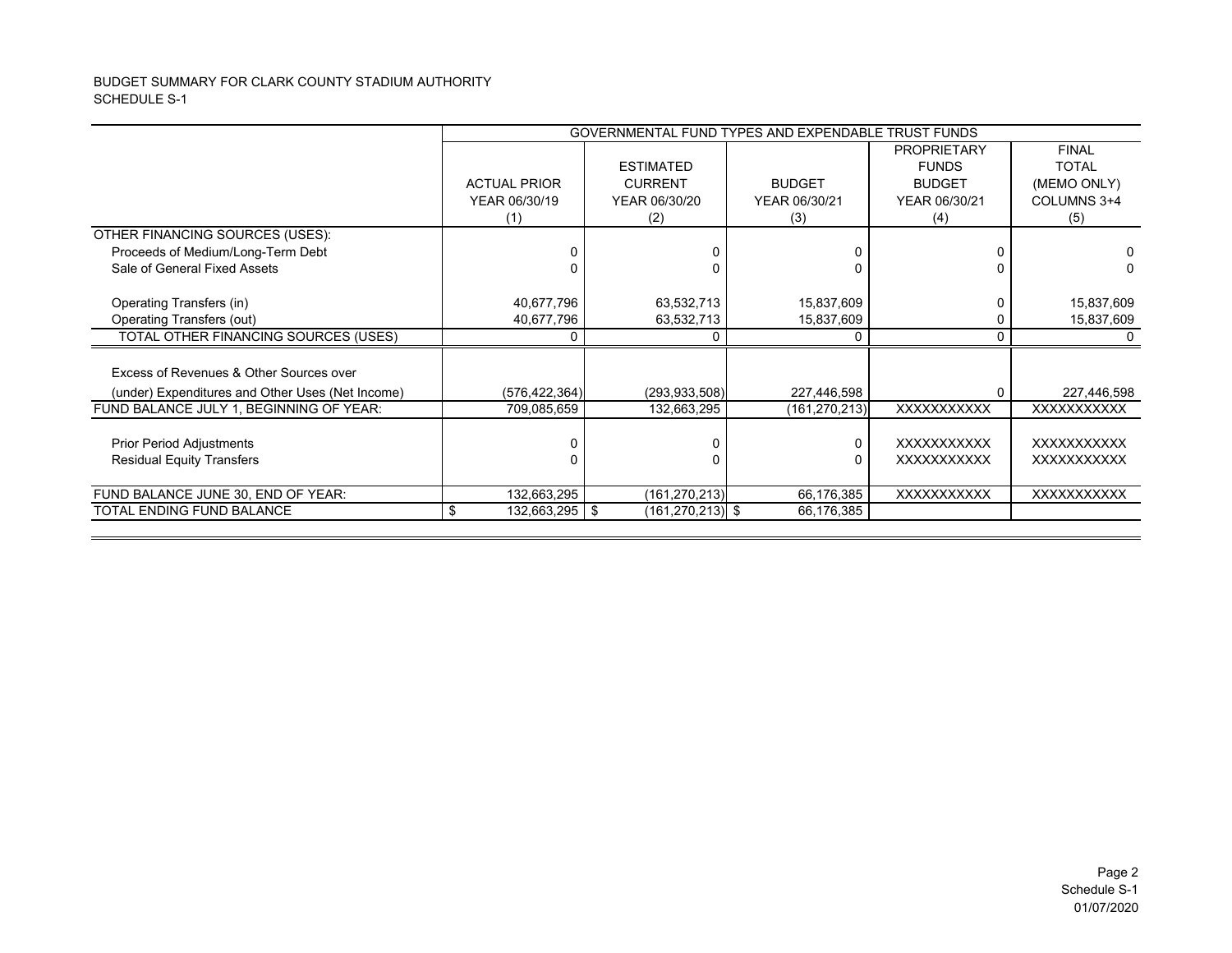#### SCHEDULE A - ESTIMATED REVENUES AND OTHER RESOURCES GOVERNMENTAL FUND TYPES, EXPENDABLE TRUST FUNDS AND TAX SUPPORTED PROPRIETARY FUND TYPES

| Budget for Fiscal Year Ending June 30, 2021                                                                                                           |                                                           | <b>Budget Summary For</b>                 |                                                         | <b>Clark County Stadium Authority</b> |                                                |                                                                                                          |                                                |                                                      |  |
|-------------------------------------------------------------------------------------------------------------------------------------------------------|-----------------------------------------------------------|-------------------------------------------|---------------------------------------------------------|---------------------------------------|------------------------------------------------|----------------------------------------------------------------------------------------------------------|------------------------------------------------|------------------------------------------------------|--|
|                                                                                                                                                       |                                                           |                                           |                                                         |                                       |                                                | (Local Government)                                                                                       |                                                |                                                      |  |
| <b>GOVERNMENTAL FUNDS AND</b><br><b>EXPENDABLE TRUST FUNDS</b><br><b>FUND NAME</b>                                                                    | <b>BEGINNING</b><br><b>FUND</b><br><b>BALANCES</b><br>(1) | CONSOLIDATED<br><b>TAX REVENUE</b><br>(2) | <b>PROPERTY</b><br><b>TAX</b><br><b>REQUIRED</b><br>(3) | <b>TAX</b><br><b>RATE</b><br>(4)      | <b>OTHER</b><br><b>REVENUE</b><br>(5)          | <b>OTHER</b><br><b>FINANCING</b><br><b>SOURCES</b><br><b>OTHER THAN</b><br><b>TRANSFERS</b><br>IN<br>(6) | <b>OPERATING</b><br><b>TRANSFERS IN</b><br>(7) | <b>FINAL</b><br><b>TOTAL</b><br>(8)                  |  |
| <b>Stadium Authority</b><br>Stadium Authority Waterfall Residual<br><b>Stadium Authority Capital Project</b><br><b>Stadium Authority Debt Service</b> | 8,126,280<br>(245, 553, 889)<br>76,157,396                |                                           |                                                         |                                       | 17,948,675<br>30,900<br>500,113,900<br>685,200 |                                                                                                          | 15,837,609                                     | 17,948,675<br>8,157,180<br>254,560,011<br>92,680,205 |  |
| Subtotal Governmental Fund Types,                                                                                                                     |                                                           |                                           |                                                         |                                       |                                                |                                                                                                          |                                                |                                                      |  |
| <b>Expendable Trust Funds</b>                                                                                                                         | (161, 270, 213)                                           | 0                                         | $\mathsf 0$                                             | 0.0000                                | 518,778,675                                    | 0                                                                                                        | 15,837,609                                     | 373,346,071                                          |  |
| PROPRIETARY FUNDS                                                                                                                                     |                                                           |                                           |                                                         |                                       |                                                |                                                                                                          |                                                |                                                      |  |
|                                                                                                                                                       | <b>XXXXXXXX</b>                                           |                                           |                                                         |                                       | XXXXXXX                                        | XXXXXXX                                                                                                  | XXXXXXX                                        | <b>XXXXXXXX</b>                                      |  |
|                                                                                                                                                       | XXXXXXX                                                   |                                           |                                                         |                                       | XXXXXXXX                                       | <b>XXXXXXXX</b>                                                                                          | <b>XXXXXXXX</b>                                | XXXXXXX                                              |  |
| SUBTOTAL PROPRIETARY FUNDS                                                                                                                            | XXXXXXX                                                   |                                           |                                                         |                                       | <b>XXXXXXXX</b>                                | <b>XXXXXXXX</b>                                                                                          | <b>XXXXXXXX</b>                                | <b>XXXXXXXX</b>                                      |  |
| <b>TOTAL ALL FUNDS (continued)</b>                                                                                                                    | XXXXXXX                                                   |                                           |                                                         |                                       | XXXXXXXX                                       | XXXXXXX                                                                                                  | XXXXXXX                                        | <b>XXXXXXXX</b>                                      |  |

Page 3 Schedule A 01/07/2020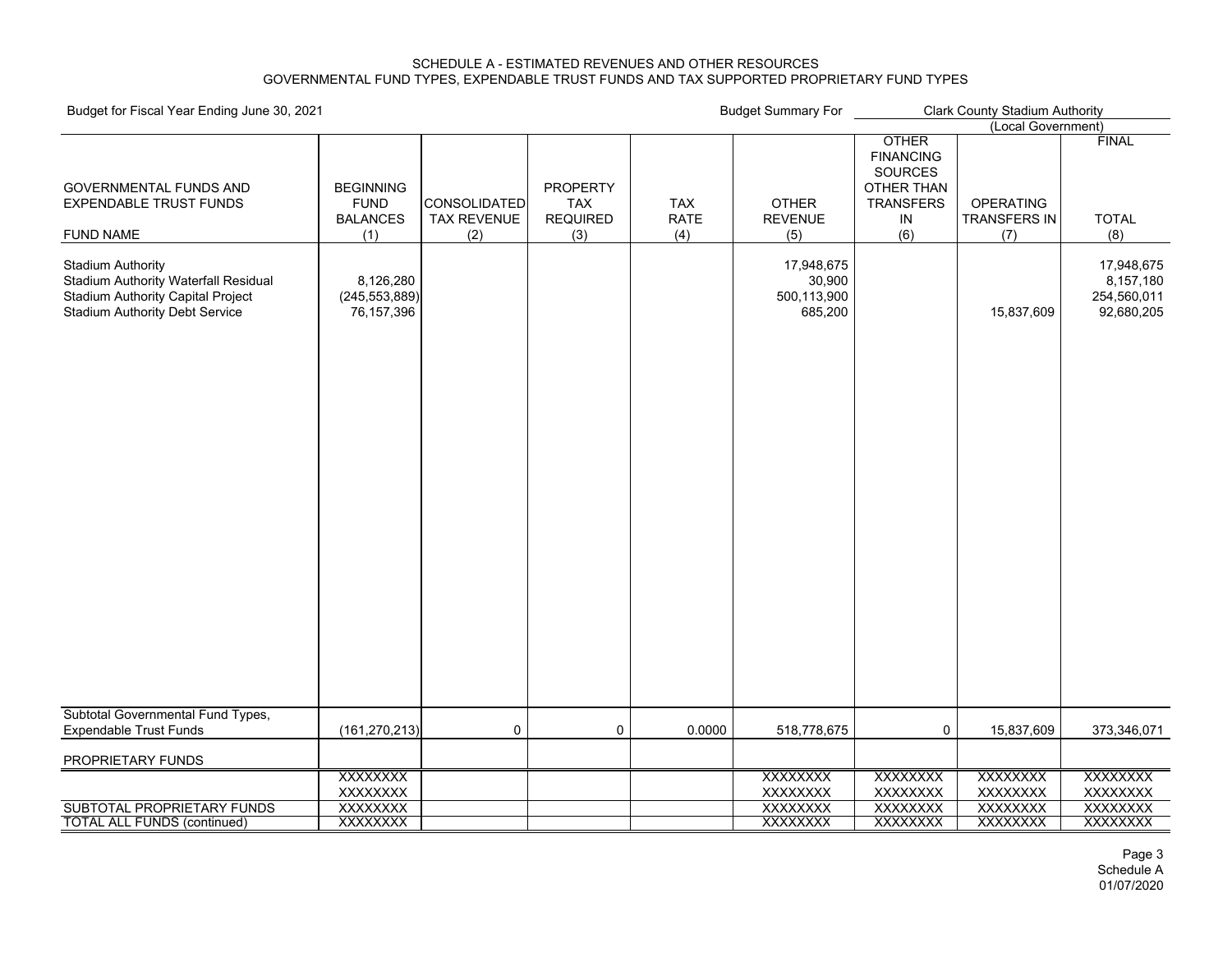#### SCHEDULE A-1 ESTIMATED EXPENDITURES AND OTHER FINANCING USES

#### Budget for Fiscal Year Ending June 30, 2021 **Budget Summary For Fiscal Year Ending June 30, 2021** Budget Summary For

|                                                           |                        |                 |                 | SERVICES,      |             | <b>CONTINGENCIES</b> |                  |                 | <b>FINAL</b>               |
|-----------------------------------------------------------|------------------------|-----------------|-----------------|----------------|-------------|----------------------|------------------|-----------------|----------------------------|
|                                                           |                        |                 |                 | SUPPLIES,      |             | AND USES             |                  |                 |                            |
| <b>GOVERNMENTAL FUNDS AND</b>                             |                        |                 |                 | AND OTHER      | CAPITAL     | OTHER THAN           | <b>OPERATING</b> | <b>ENDING</b>   |                            |
| <b>EXPENDABLE TRUST FUNDS</b>                             |                        | <b>SALARIES</b> | <b>EMPLOYEE</b> | <b>CHARGES</b> | OUTLAY      | <b>OPERATING</b>     | <b>TRANSFERS</b> | <b>FUND</b>     |                            |
|                                                           |                        | AND WAGES       | <b>BENEFITS</b> | $***$          | $***$       | <b>TRANSFERS OUT</b> | OUT              | <b>BALANCES</b> | <b>TOTAL</b>               |
| <b>FUND NAME</b>                                          |                        | (1)             | (2)             | (3)            | (4)         | (5)                  | (6)              | (7)             | (8)                        |
|                                                           |                        |                 |                 |                |             |                      |                  |                 |                            |
| Stadium Authority<br>Stadium Authority Waterfall Residual | ${\sf R}$<br>${\sf R}$ |                 |                 | 2,224,966      |             |                      | 15,723,709       |                 | 17,948,675<br>8,157,180.00 |
| Stadium Authority Capital Project                         | $\mathsf C$            |                 |                 |                | 254,446,111 |                      | 113,900          | 8,157,180       | 254,560,011                |
| <b>Stadium Authority Debt Service</b>                     | D                      |                 |                 | 34,661,000     |             |                      |                  |                 | 92,680,205                 |
|                                                           |                        |                 |                 |                |             |                      |                  | 58,019,205      |                            |
|                                                           |                        |                 |                 |                |             |                      |                  |                 |                            |
|                                                           |                        |                 |                 |                |             |                      |                  |                 |                            |
|                                                           |                        |                 |                 |                |             |                      |                  |                 |                            |
|                                                           |                        |                 |                 |                |             |                      |                  |                 |                            |
|                                                           |                        |                 |                 |                |             |                      |                  |                 |                            |
|                                                           |                        |                 |                 |                |             |                      |                  |                 |                            |
|                                                           |                        |                 |                 |                |             |                      |                  |                 |                            |
|                                                           |                        |                 |                 |                |             |                      |                  |                 |                            |
|                                                           |                        |                 |                 |                |             |                      |                  |                 |                            |
|                                                           |                        |                 |                 |                |             |                      |                  |                 |                            |
|                                                           |                        |                 |                 |                |             |                      |                  |                 |                            |
|                                                           |                        |                 |                 |                |             |                      |                  |                 |                            |
|                                                           |                        |                 |                 |                |             |                      |                  |                 |                            |
|                                                           |                        |                 |                 |                |             |                      |                  |                 |                            |
|                                                           |                        |                 |                 |                |             |                      |                  |                 |                            |
|                                                           |                        |                 |                 |                |             |                      |                  |                 |                            |
|                                                           |                        |                 |                 |                |             |                      |                  |                 |                            |
|                                                           |                        |                 |                 |                |             |                      |                  |                 |                            |
|                                                           |                        |                 |                 |                |             |                      |                  |                 |                            |
|                                                           |                        |                 |                 |                |             |                      |                  |                 |                            |
|                                                           |                        |                 |                 |                |             |                      |                  |                 |                            |
|                                                           |                        |                 |                 |                |             |                      |                  |                 |                            |
| SUBTOTAL GOVERNMENTAL                                     |                        |                 |                 |                |             |                      |                  |                 |                            |
| FUND TYPES AND                                            |                        |                 |                 |                |             |                      |                  |                 |                            |
| <b>EXPEND TRUST FUNDS (continued)</b>                     |                        | 0               | 0               | 36,885,966     | 254,446,111 | $\mathsf{O}$         | 15,837,609       | 66,176,385      | 373,346,071                |
| <b>*FUND TVDEC: D. Createl Devenue</b>                    |                        |                 |                 |                |             |                      |                  |                 |                            |

\*FUND TYPES: R - Special Revenue

C - Capital Projects

 D - Debt Servicee de la construction de la construction de la construction de la construction de la construction de la construction de la construction de la construction de la construction de la construction de la construction de la const

T - Expendable Trust

\*\* Include Debt Service requirements in this column.

\*\*\* Capital Outlay must agree with CIP. Page 4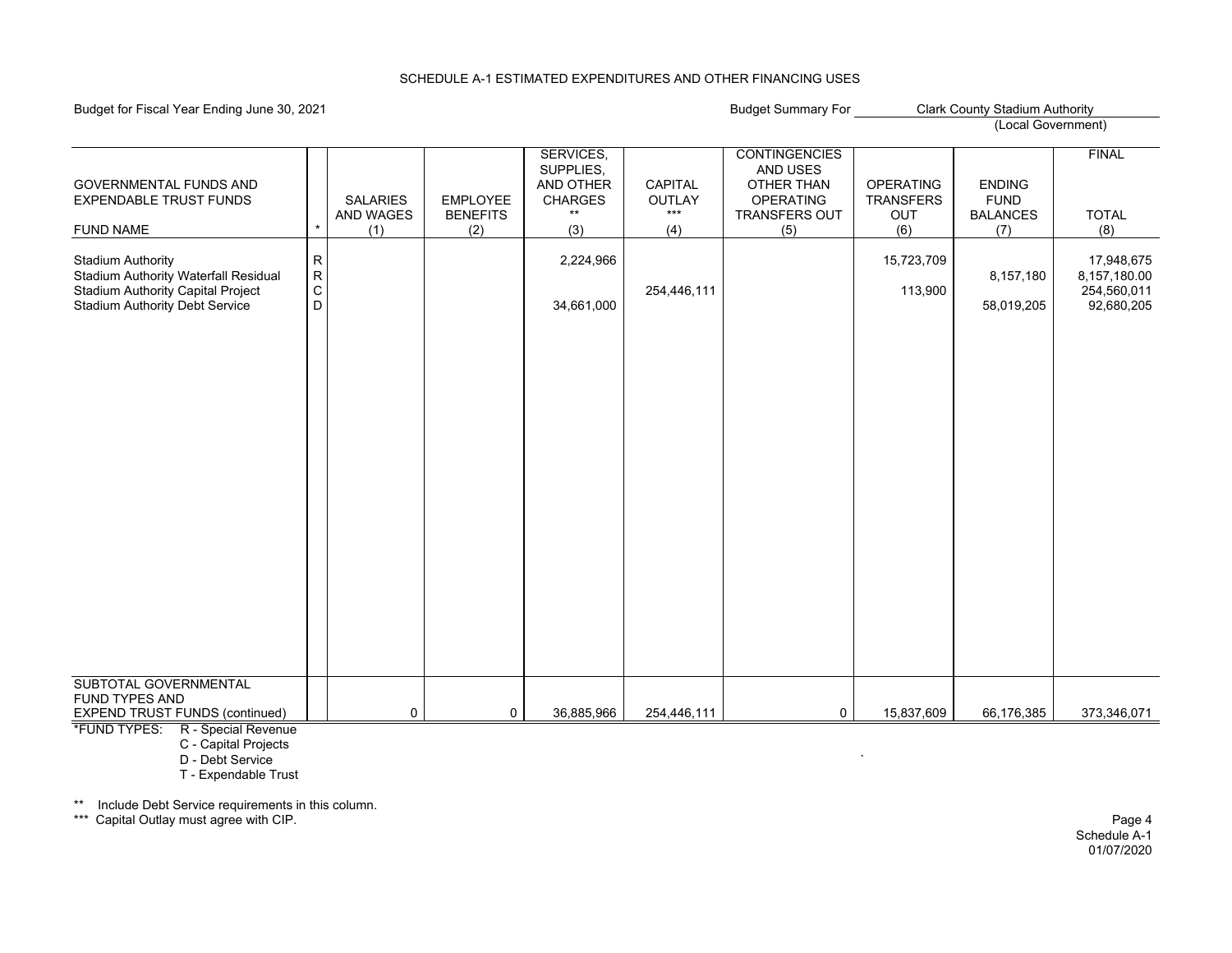|                                                                                                      | (1)                                       | (2)                                  | (3)                      | (4)                           |
|------------------------------------------------------------------------------------------------------|-------------------------------------------|--------------------------------------|--------------------------|-------------------------------|
|                                                                                                      |                                           | <b>ESTIMATED</b>                     |                          | BUDGET YEAR ENDING 06/30/2021 |
|                                                                                                      | <b>ACTUAL PRIOR</b><br><b>YEAR ENDING</b> | <b>CURRENT</b><br><b>YEAR ENDING</b> | <b>TENTATIVE</b>         | <b>FINAL</b>                  |
| <b>REVENUES</b>                                                                                      | 06/30/2019                                | 06/30/2020                           | <b>APPROVED</b>          | <b>APPROVED</b>               |
| Taxes                                                                                                |                                           |                                      |                          |                               |
| Room Tax                                                                                             | 49,475,894                                | 35,904,224                           | 17,898,675               | 17,898,675                    |
| Miscellaneous                                                                                        |                                           |                                      |                          |                               |
| Interest Earnings                                                                                    | 245,751                                   | 87,000                               | 50,000                   | 50,000                        |
|                                                                                                      |                                           |                                      |                          |                               |
| <b>Subtotal Revenues</b>                                                                             | 49,721,645                                | 35,991,224                           | 17,948,675               | 17,948,675                    |
|                                                                                                      |                                           |                                      |                          |                               |
|                                                                                                      |                                           |                                      |                          |                               |
|                                                                                                      |                                           |                                      |                          |                               |
|                                                                                                      |                                           |                                      |                          |                               |
|                                                                                                      |                                           |                                      |                          |                               |
|                                                                                                      |                                           |                                      |                          |                               |
|                                                                                                      |                                           |                                      |                          |                               |
|                                                                                                      |                                           |                                      |                          |                               |
| <b>BEGINNING FUND BALANCE</b>                                                                        | 695,121                                   | 15,637,144                           |                          | $\mathsf{o}$                  |
| Prior Period Adjustments                                                                             |                                           |                                      | 0                        |                               |
| <b>Residual Equity Transfers</b>                                                                     |                                           |                                      |                          |                               |
| TOTAL BEGINNING FUND BALANCE                                                                         | 695,121                                   | 15,637,144                           | $\Omega$                 | $\mathbf{O}$                  |
| TOTAL AVAILABLE RESOURCES                                                                            | 50,416,766                                | 51,628,368                           | 17,948,675               | 17,948,675                    |
|                                                                                                      |                                           |                                      |                          |                               |
| <b>EXPENDITURES</b>                                                                                  |                                           |                                      |                          |                               |
| <b>General Government</b>                                                                            |                                           |                                      |                          |                               |
| Other                                                                                                |                                           |                                      |                          |                               |
| Services & Supplies                                                                                  | 964,322                                   | 900,000                              | 2,224,966                | 2,224,966                     |
| <b>Subtotal Expenditures</b>                                                                         | 964,322                                   | 900,000                              | 2,224,966                | 2,224,966                     |
|                                                                                                      |                                           |                                      |                          |                               |
|                                                                                                      |                                           |                                      |                          |                               |
| <b>OTHER USES</b>                                                                                    |                                           |                                      |                          |                               |
| Contingency (not to exceed 3% of                                                                     |                                           |                                      |                          |                               |
| <b>Total Expenditures)</b>                                                                           |                                           |                                      |                          |                               |
| Operating Transfers Out (Schedule T)                                                                 |                                           |                                      |                          |                               |
| To Fund 2965 (Stadium Authority Waterfall Residual)<br>To Fund 3960 (Stadium Authority Debt Service) | 352,062<br>33,463,238                     | 16,748,618<br>33,979,750             |                          |                               |
| Subtotal                                                                                             | 33,815,300                                | 50,728,368                           | 15,723,709<br>15,723,709 | 15,723,709                    |
|                                                                                                      |                                           |                                      |                          | 15,723,709                    |
| <b>ENDING FUND BALANCE</b>                                                                           | 15,637,144                                | 0                                    | 0                        | $\mathsf{o}$                  |
| TOTAL FUND COMMITMENTS AND                                                                           |                                           |                                      |                          |                               |
| <b>FUND BALANCE</b>                                                                                  | 50,416,766                                | 51,628,368                           | 17,948,675               | 17,948,675                    |

Clark County Stadium Authority (Local Government)

### **SCHEDULE B**

**Fund 2960** 

**Stadium Authority**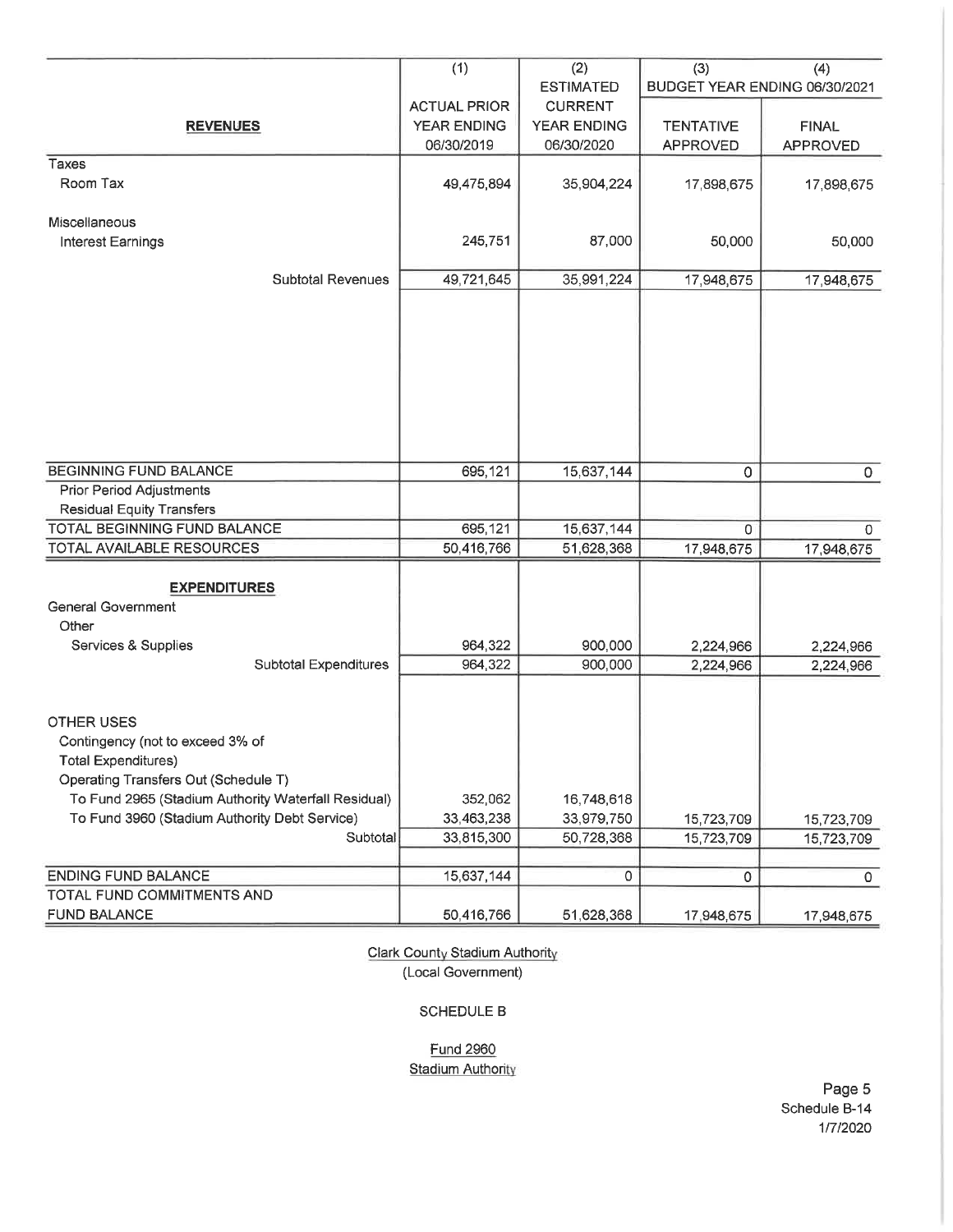|                                               | (1)                 | (2)                | (3)                           | (4)             |
|-----------------------------------------------|---------------------|--------------------|-------------------------------|-----------------|
|                                               |                     | <b>ESTIMATED</b>   | BUDGET YEAR ENDING 06/30/2021 |                 |
|                                               | <b>ACTUAL PRIOR</b> | <b>CURRENT</b>     |                               |                 |
| <b>REVENUES</b>                               | <b>YEAR ENDING</b>  | <b>YEAR ENDING</b> | <b>TENTATIVE</b>              | <b>FINAL</b>    |
|                                               | 06/30/2019          | 06/30/2020         | <b>APPROVED</b>               | <b>APPROVED</b> |
| <b>Miscellaneous</b>                          |                     |                    |                               |                 |
| <b>Interest Earnings</b>                      |                     | 25,600             | 30,900                        | 30,900          |
| Subtotal Revenues                             | $\overline{0}$      | 25,600             | 30,900                        | 30,900          |
|                                               |                     |                    |                               |                 |
| <b>OTHER FINANCING SOURCES (specify)</b>      |                     |                    |                               |                 |
| Operating Transfers In (Schedule T)           |                     |                    |                               |                 |
| From Fund 2960 (Stadium Authority)            | 352,062             | 16,748,618         |                               |                 |
|                                               |                     |                    |                               |                 |
|                                               |                     |                    |                               |                 |
|                                               |                     |                    |                               |                 |
|                                               |                     |                    |                               |                 |
|                                               |                     |                    |                               |                 |
|                                               |                     |                    |                               |                 |
| <b>BEGINNING FUND BALANCE</b>                 | 0                   | 352,062            | 8,126,280                     | 8,126,280       |
| <b>Prior Period Adjustments</b>               |                     |                    |                               |                 |
| <b>Residual Equity Transfers</b>              |                     |                    |                               |                 |
| TOTAL BEGINNING FUND BALANCE                  | $\mathbf 0$         | 352,062            | 8,126,280                     | 8,126,280       |
| TOTAL AVAILABLE RESOURCES                     | 352,062             | 17,126,280         | 8,157,180                     | 8,157,180       |
|                                               |                     |                    |                               |                 |
| <b>EXPENDITURES</b>                           |                     |                    |                               |                 |
| <b>General Government</b>                     |                     |                    |                               |                 |
| Other                                         |                     |                    |                               |                 |
| <b>Subtotal Expenditures</b>                  | 0                   | $\overline{0}$     | $\mathbf 0$                   | $\mathbf 0$     |
|                                               |                     |                    |                               |                 |
| <b>OTHER USES</b>                             |                     |                    |                               |                 |
| Contingency (not to exceed 3% of              |                     |                    |                               |                 |
| <b>Total Expenditures)</b>                    |                     |                    |                               |                 |
| Operating Transfers Out (Schedule T)          |                     |                    |                               |                 |
| To Fund 3960 (Stadium Authority Debt Service) |                     | 9,000,000          | 8,157,180                     |                 |
| Subtotal                                      | 0                   | 9,000,000          | 8,157,180                     | $\mathbf{0}$    |
|                                               |                     |                    |                               |                 |
| <b>ENDING FUND BALANCE</b>                    | 352,062             | 8,126,280          | $\overline{0}$                | 8,157,180       |
| TOTAL FUND COMMITMENTS AND                    |                     |                    |                               |                 |
| <b>FUND BALANCE</b>                           | 352,062             | 17,126,280         | 8,157,180                     | 8,157,180       |

**Clark County Stadium Authority** (Local Government)

### SCHEDULE B

**Fund 2965 Stadium Authority Waterfall Residual** 

Page 6 Schedule B-14 1/7/2020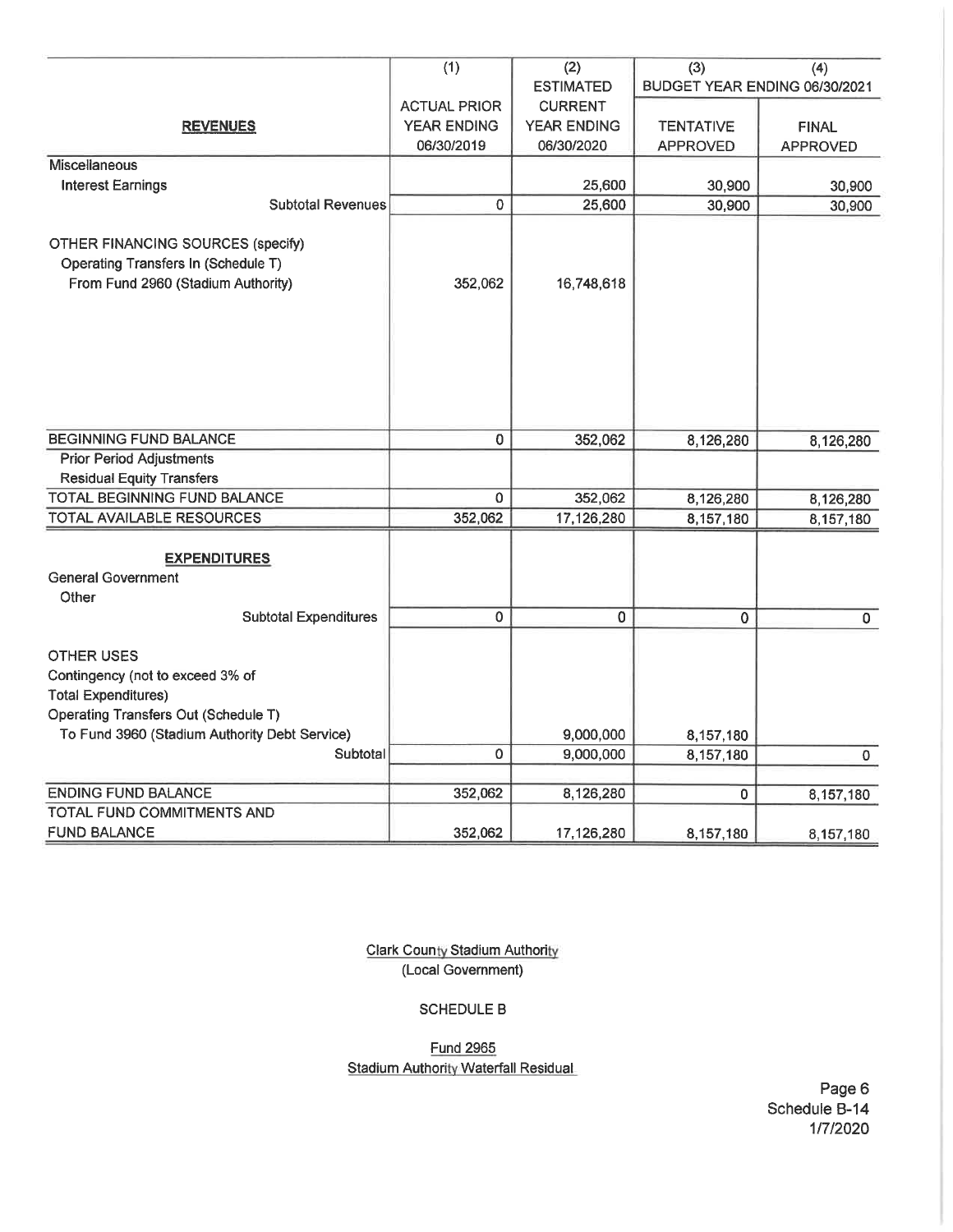|                                               | (1)                 | (2)<br><b>ESTIMATED</b> | (3)<br>BUDGET YEAR ENDING 06/30/2021 | (4)             |
|-----------------------------------------------|---------------------|-------------------------|--------------------------------------|-----------------|
|                                               | <b>ACTUAL PRIOR</b> | <b>CURRENT</b>          |                                      |                 |
| <b>REVENUES</b>                               | YEAR ENDING         | YEAR ENDING             | <b>TENTATIVE</b>                     | <b>FINAL</b>    |
|                                               | 06/30/2019          | 06/30/2020              | <b>APPROVED</b>                      | <b>APPROVED</b> |
| Miscellaneous                                 |                     |                         |                                      |                 |
| <b>Interest Earnings</b>                      | 14,261,719          | 3,804,345               | 113,900                              | 113,900         |
| Other*                                        |                     |                         | 500,000,000                          | 500,000,000     |
| <b>Subtotal Revenues</b>                      | 14,261,719          | 3,804,345               | 500,113,900                          | 500, 113, 900   |
|                                               |                     |                         |                                      |                 |
| Operating Transfer In (Schedule T)            |                     |                         |                                      |                 |
|                                               |                     |                         |                                      |                 |
|                                               |                     |                         |                                      |                 |
|                                               |                     |                         |                                      |                 |
|                                               |                     |                         |                                      |                 |
|                                               |                     |                         |                                      |                 |
|                                               |                     |                         |                                      |                 |
|                                               |                     |                         |                                      |                 |
|                                               |                     |                         |                                      |                 |
|                                               |                     |                         |                                      |                 |
| <b>BEGINNING FUND BALANCE</b>                 | 652,098,680         | 54,446,111              | (245, 553, 889)                      | (245, 553, 889) |
| <b>Prior Period Adjustments</b>               |                     |                         |                                      |                 |
| <b>Residual Equity Transfers</b>              |                     |                         |                                      |                 |
| TOTAL BEGINNING FUND BALANCE                  | 652,098,680         | 54,446,111              | (245, 553, 889)                      | (245, 553, 889) |
| TOTAL AVAILABLE RESOURCES                     | 666,360,399         | 58,250,456              | 254,560,011                          | 254,560,011     |
|                                               |                     |                         |                                      |                 |
| <b>EXPENDITURES</b>                           |                     |                         |                                      |                 |
| <b>General Government</b>                     |                     |                         |                                      |                 |
| Other                                         |                     |                         |                                      |                 |
| Capital Outlay                                | 605,051,792         | 300,000,000             | 244,827,236                          | 254,446,111     |
| Subtotal Expenditures                         | 605,051,792         | 300,000,000             | 244,827,236                          | 254,446,111     |
| <b>OTHER USES</b>                             |                     |                         |                                      |                 |
| Contingency (not to exceed 3% of              |                     |                         |                                      |                 |
| <b>Total Expenditures)</b>                    |                     |                         |                                      |                 |
| Operating Transfers Out (Schedule T)          |                     |                         |                                      |                 |
| To Fund 3960 (Stadium Authority Debt Service) | 6,862,496           | 3,804,345               | 113,900                              | 113,900         |
|                                               |                     |                         |                                      |                 |
|                                               |                     |                         |                                      |                 |
|                                               |                     |                         |                                      |                 |
| <b>ENDING FUND BALANCE*</b>                   | 54,446,111          | (245, 553, 889)         | 9,618,875                            | $\overline{0}$  |
| TOTAL FUND COMMITMENTS AND                    |                     |                         |                                      |                 |
| <b>FUND BALANCE</b>                           | 666,360,399         | 58,250,456              | 254,560,011                          | 254,560,011     |

Notes:

\* Personal Seat Licenses Revenue for which funds have been receceived. However,

GASB allows recognization of PSL revenues only after the Stadium opens.

See budget transmittal letter for futher details.

**Clark County Stadium Authority** (Local Government)

#### **SCHEDULE B**

#### **Fund 4960 Stadium Authority Capital Project**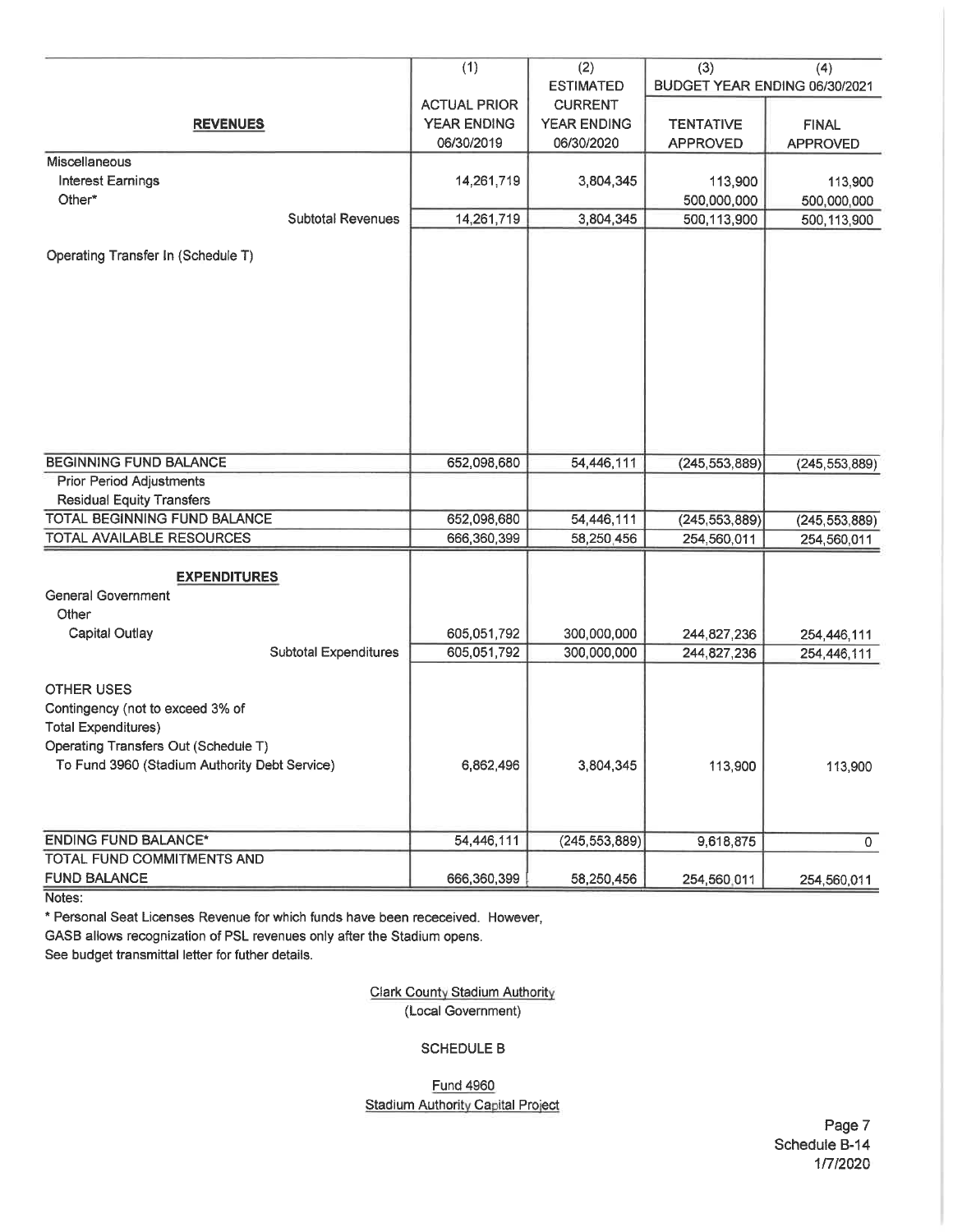|                                                       | (1)                 | (2)              | (3)                                    | (4)                             |
|-------------------------------------------------------|---------------------|------------------|----------------------------------------|---------------------------------|
|                                                       |                     | <b>ESTIMATED</b> | BUDGET YEAR ENDING 06/30/2021          |                                 |
|                                                       | <b>ACTUAL PRIOR</b> | <b>CURRENT</b>   |                                        |                                 |
| <b>REVENUES</b>                                       | YEAR ENDING         | YEAR ENDING      | <b>TENTATIVE</b>                       | <b>FINAL</b><br><b>APPROVED</b> |
| Miscellaneous                                         | 06/30/2019          | 06/30/2020       | <b>APPROVED</b>                        |                                 |
| <b>Interest Earnings</b>                              | 1,614,724           | 1,125,073        | 685,200                                | 685,200                         |
|                                                       |                     |                  |                                        |                                 |
| <b>OTHER FINANCING SOURCES (Specify)</b>              |                     |                  |                                        |                                 |
| Operating Transfers in (Schedule T)                   |                     |                  |                                        |                                 |
| From Fund 2960 (Stadium Authority)                    | 33,463,238          | 33,979,750       | 15,723,709                             | 15,723,709                      |
| From Fund 2965 (Stadium Authority Waterfall Residual) |                     | 9,000,000        | 8,157,180                              |                                 |
| From Fund 4960 (Stadium Authority Capital Project)    | 6,862,496           | 3,804,345        | 113,900                                | 113,900                         |
|                                                       | 40,325,734          | 46,784,095       | 23,994,789                             | 15,837,609                      |
|                                                       |                     |                  |                                        |                                 |
| BEGINNING FUND BALANCE                                | 56,291,858          | 62,227,978       | 76, 157, 396                           | 76, 157, 396                    |
| <b>Prior Period Adjustments</b>                       |                     |                  |                                        |                                 |
| <b>Residual Equity Transfers</b>                      |                     |                  |                                        |                                 |
| TOTAL BEGINNING FUND BALANCE                          | 56,291,858          | 62,227,978       | 76, 157, 396                           | 76, 157, 396                    |
| TOTAL AVAILABLE RESOURCES                             | 98,232,316          | 110,137,146      | 100,837,385                            | 92,680,205                      |
|                                                       |                     |                  |                                        |                                 |
| <b>EXPENDITURES AND RESERVES</b>                      |                     |                  |                                        |                                 |
| TYPE: G.O. Revenue Supported Bonds                    |                     |                  |                                        |                                 |
| Principal                                             | 1,070,000           | 1,775,000        | 2,545,000                              | 2,545,000                       |
| Interest                                              | 34,933,763          | 32,203,750       | 32,115,000                             | 32,115,000                      |
| <b>Fiscal Agent Charges</b>                           |                     |                  |                                        |                                 |
| Reserves - Increase or (Decrease)                     |                     |                  |                                        |                                 |
| Other (specify) Services*                             | 575                 | 1,000            | 1,000                                  | 1,000                           |
|                                                       |                     |                  |                                        |                                 |
|                                                       |                     |                  |                                        |                                 |
| Subtotal                                              | 36,004,338          | 33,979,750       | 34,661,000                             | 34,661,000                      |
| Reserves - Bond Proceeds                              | 52,698,759          | 57,807,172       | 53,360,072                             | 53,360,072                      |
| Reserves - Room Tax Revenues                          |                     | 9,405,996        |                                        |                                 |
| TOTAL RESERVED (MEMO ONLY)                            | 52,698,759          | 67,213,168       | 53,360,072                             | 53,360,072                      |
|                                                       |                     |                  |                                        |                                 |
| <b>ENDING FUND BALANCE</b>                            | 62,227,978          | 76,157,396       | 66,176,385                             | 58,019,205                      |
| TOTAL COMMITMENTS AND                                 |                     |                  |                                        |                                 |
| <b>FUND BALANCE</b>                                   | 98,232,316          | 110,137,146      | 100,837,385                            | 92,680,205                      |
| * Note: Includes legal fees, escrow securities on     |                     |                  | Note: Estimated principal and interest |                                 |
| refunding issue, discount on bonds                    |                     |                  | for FY 2022 is \$35,352,750            |                                 |

refunding issue, discount on bonds issued, etc.

Clark County Stadium Authority (Local Government)

SCHEDULE C

Fund 3960 Stadium Authority Debt Service

THE ABOVE DEBT IS REPAID BY OPERATING RESOURCES

Page 8 Schedule C-15 1/7/2020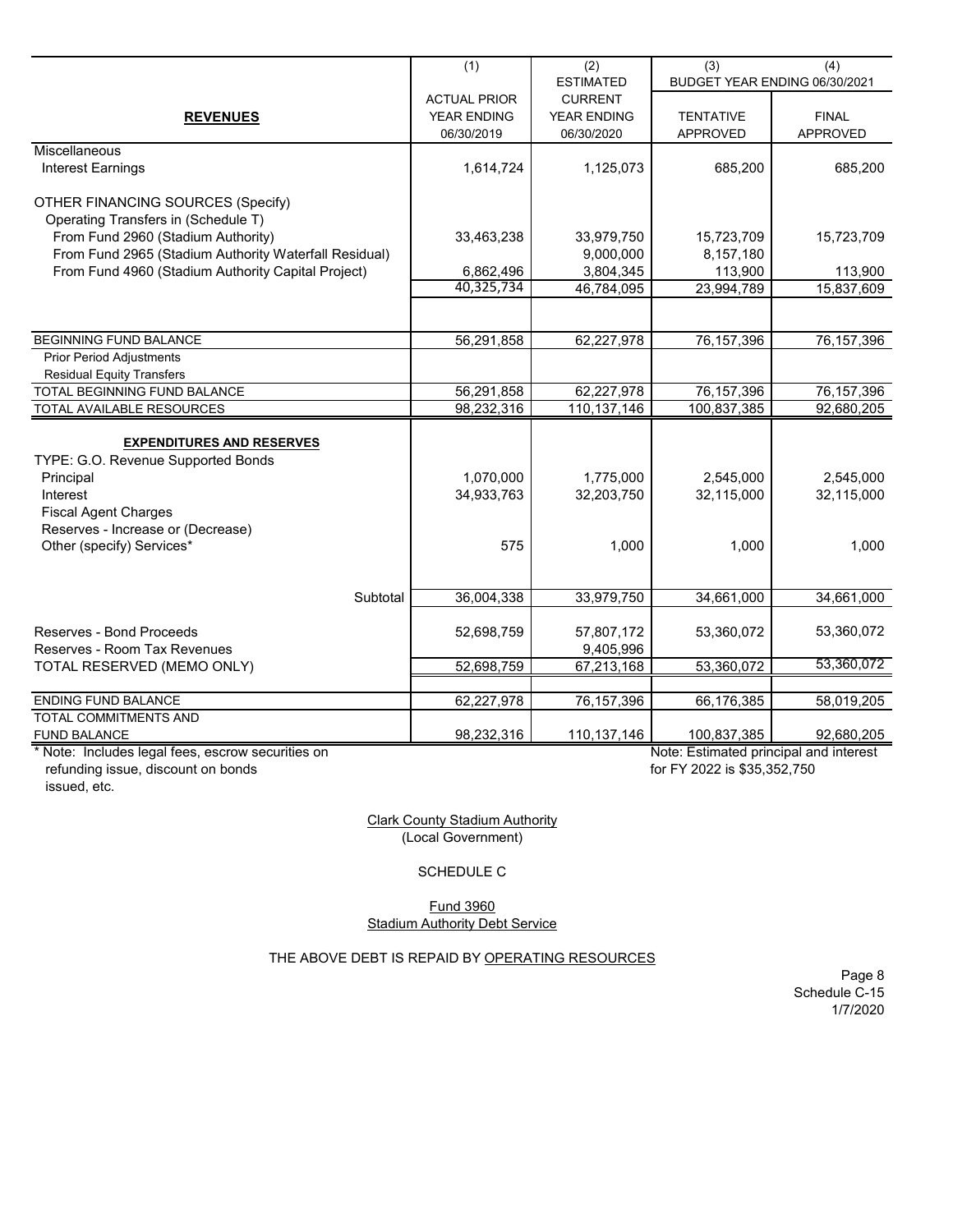#### ALL EXISTING OR PROPOSED GENERAL OBLIGATION BONDS, REVENUE BONDS. MEDIUM-TERM FINANCING, CAPITAL LEASES AND SPECIAL ASSESSMENT BONDS

 $*$  - TYPE

1 - General Obligation Bonds

2 - G.O. Revenue Supported Bonds 3 - G.O. Special Assessment Bonds

6 - Medium - Term Financing - Lease Purchase 7 - Capital Leases

- 
- 8 Special Assessment Bonds
- 9 Mortgages 10 - Other (Specify Type)
- 4 Revenue Bonds 5 - Medium - Term Financing

11 - Proposed (Specify Type)

| (1)                                              | (2)            | $\overline{(3)}$ | (4)             | $\overline{(5)}$ | (6)          | (7)             | (8)                | (9)             | (10)                           | (11)         |
|--------------------------------------------------|----------------|------------------|-----------------|------------------|--------------|-----------------|--------------------|-----------------|--------------------------------|--------------|
|                                                  |                |                  |                 |                  |              |                 |                    |                 | <b>REQUIREMENTS FOR FISCAL</b> |              |
|                                                  |                |                  |                 |                  |              |                 | <b>BEGINNING</b>   |                 | YEAR ENDING 06/30/21           | $(9)+(10)$   |
|                                                  |                |                  | <b>ORIGINAL</b> |                  | <b>FINAL</b> |                 | <b>OUTSTANDING</b> |                 |                                |              |
| NAME OF BOND OR LOAN                             |                |                  | AMOUNT OF       | <b>ISSUE</b>     | <b>PAYMT</b> | <b>INTEREST</b> | <b>BALANCE</b>     | <b>INTEREST</b> | PRINCIPAL                      |              |
| List and Subtotal By Fund                        | $\star$        | <b>TERM</b>      | <b>ISSUE</b>    | DATE             | DATE         | <b>RATE</b>     | 07/01/2020         | PAYABLE         | PAYABLE                        | <b>TOTAL</b> |
| <b>FUND: Stadium Authority Debt Service</b>      |                |                  |                 |                  |              |                 |                    |                 |                                |              |
|                                                  |                |                  |                 |                  |              | 4.00/           |                    |                 |                                |              |
| Clark County Stadium Authority Bonds Series 2018 | $\overline{2}$ | 30 yrs           | 645,145,000     | 05/01/18         | 6/30/48      | 5.00            | 642,300,000        | 32,115,000      | 2,545,000                      | 34,660,000   |
|                                                  |                |                  |                 |                  |              |                 |                    |                 |                                |              |
|                                                  |                |                  |                 |                  |              |                 |                    |                 |                                |              |
|                                                  |                |                  |                 |                  |              |                 |                    |                 |                                |              |
|                                                  |                |                  |                 |                  |              |                 |                    |                 |                                |              |
|                                                  |                |                  |                 |                  |              |                 |                    |                 |                                |              |
|                                                  |                |                  |                 |                  |              |                 |                    |                 |                                |              |
|                                                  |                |                  |                 |                  |              |                 |                    |                 |                                |              |
|                                                  |                |                  |                 |                  |              |                 |                    |                 |                                |              |
|                                                  |                |                  |                 |                  |              |                 |                    |                 |                                |              |
|                                                  |                |                  |                 |                  |              |                 |                    |                 |                                |              |
|                                                  |                |                  |                 |                  |              |                 |                    |                 |                                |              |
|                                                  |                |                  |                 |                  |              |                 |                    |                 |                                |              |
|                                                  |                |                  |                 |                  |              |                 |                    |                 |                                |              |
|                                                  |                |                  |                 |                  |              |                 |                    |                 |                                |              |
|                                                  |                |                  |                 |                  |              |                 |                    |                 |                                |              |
|                                                  |                |                  |                 |                  |              |                 |                    |                 |                                |              |
|                                                  |                |                  |                 |                  |              |                 |                    |                 |                                |              |
|                                                  |                |                  |                 |                  |              |                 |                    |                 |                                |              |
|                                                  |                |                  |                 |                  |              |                 |                    |                 |                                |              |
|                                                  |                |                  |                 |                  |              |                 |                    |                 |                                |              |
|                                                  |                |                  |                 |                  |              |                 |                    |                 |                                |              |
|                                                  |                |                  |                 |                  |              |                 |                    |                 |                                |              |
|                                                  |                |                  |                 |                  |              |                 |                    |                 |                                |              |
| <b>TOTAL - ALL</b>                               |                |                  |                 |                  |              |                 |                    |                 |                                |              |
| DEBT SERVICE                                     |                |                  | 645,145,000     |                  |              |                 | 642,300,000        | 32,115,000      | 2,545,000                      | 34,660,000   |
|                                                  |                |                  |                 |                  |              |                 |                    |                 |                                |              |

Stadium Authority Debt Service (3960) (Local Government)

SCHEDULE C-1 - INDEBTEDNESS

**Stadium Authority** Budget Fiscal Year 2021

Page 9 Schedule C-1 01/07/2020